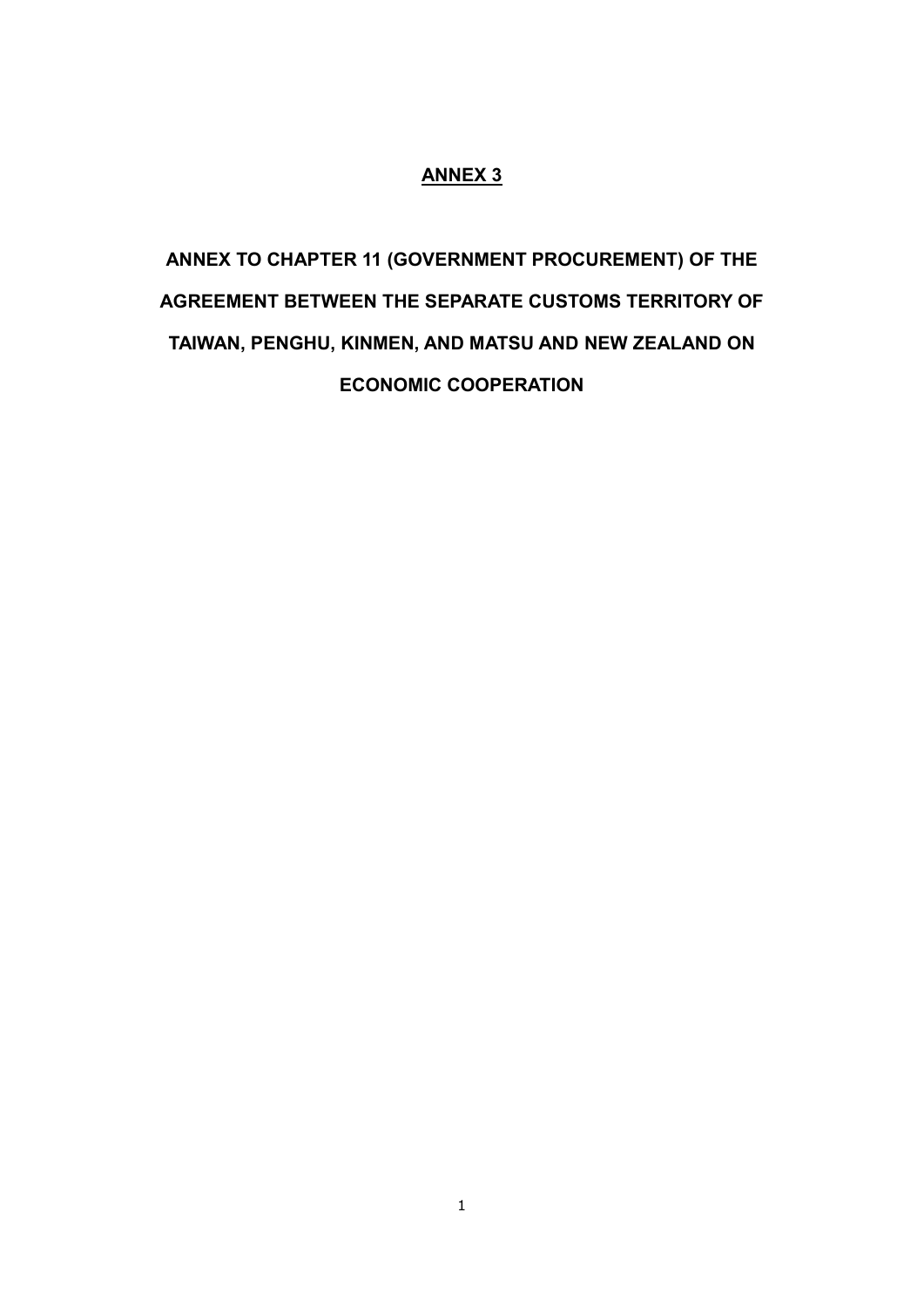# **ANNEX 3:I LIST OF ENTITIES AND COVERED GOODS AND SERVICES**

### **For New Zealand:**

### **Section A: List of Entities**

Chapter 11 (Government Procurement) applies to the entities listed in this section where the value of the procurement is estimated, in accordance with Article 2 of Chapter 11 (Government Procurement), to equal or exceed the thresholds set out in Annex 3:II:

Crown Law Office

Department of Conservation

Department of Internal Affairs

Department of the Prime Minister and Cabinet

Education Review Office

Government Communications Security Bureau

Inland Revenue Department

Land Information New Zealand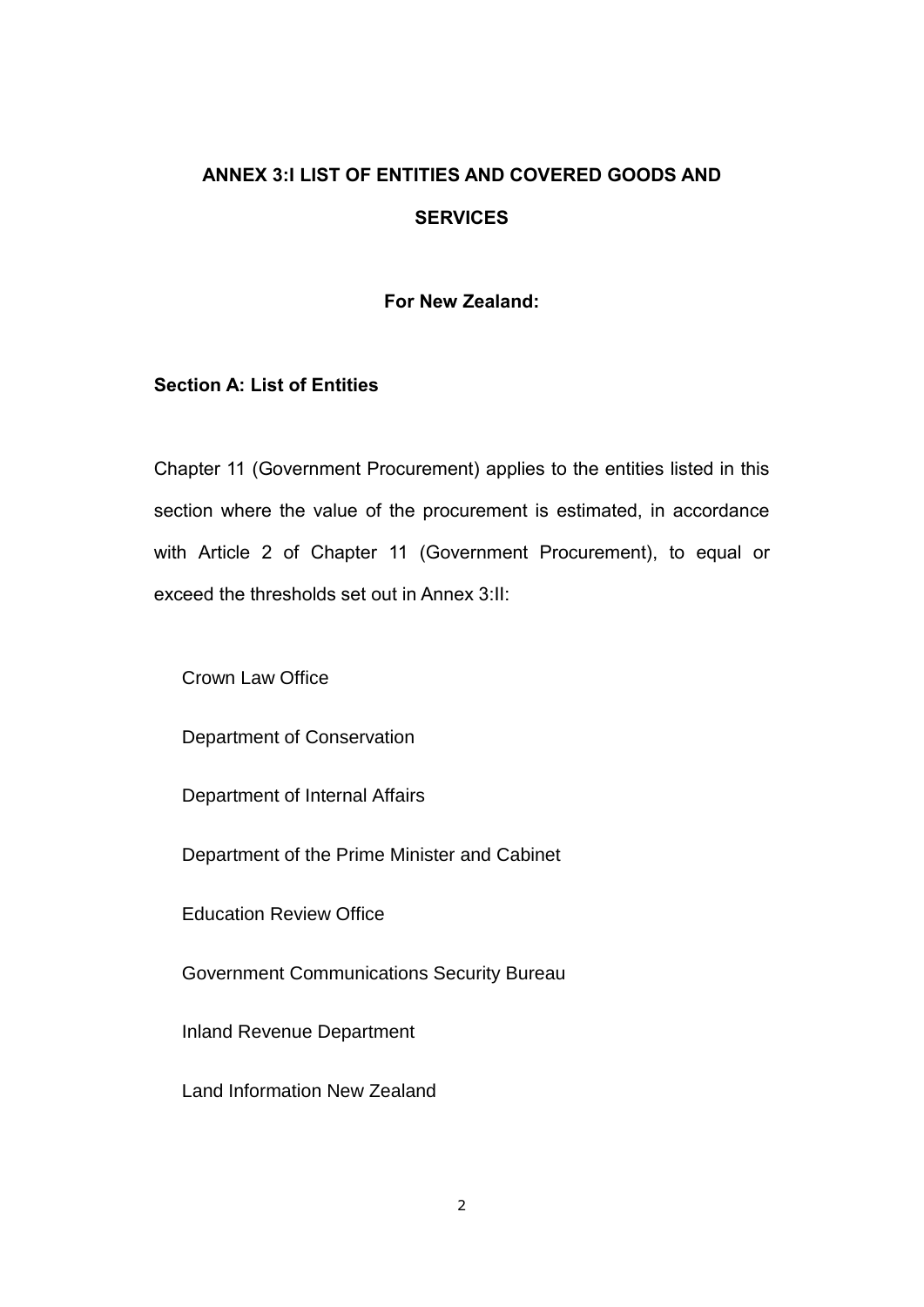Ministry for Primary Industries

Ministry for Culture and Heritage

Ministry of Defence

Ministry of Business, Innovation and Employment

Ministry of Education

Ministry for the Environment

Ministry of Foreign Affairs and Trade

Ministry of Justice

Ministry of Māori Development

Ministry of Pacific Island Affairs

Ministry of Social Development

Ministry of Women's Affairs

New Zealand Customs Service

Serious Fraud Office

State Services Commission

The Treasury

**Note:** All agencies subordinate to the above listed central government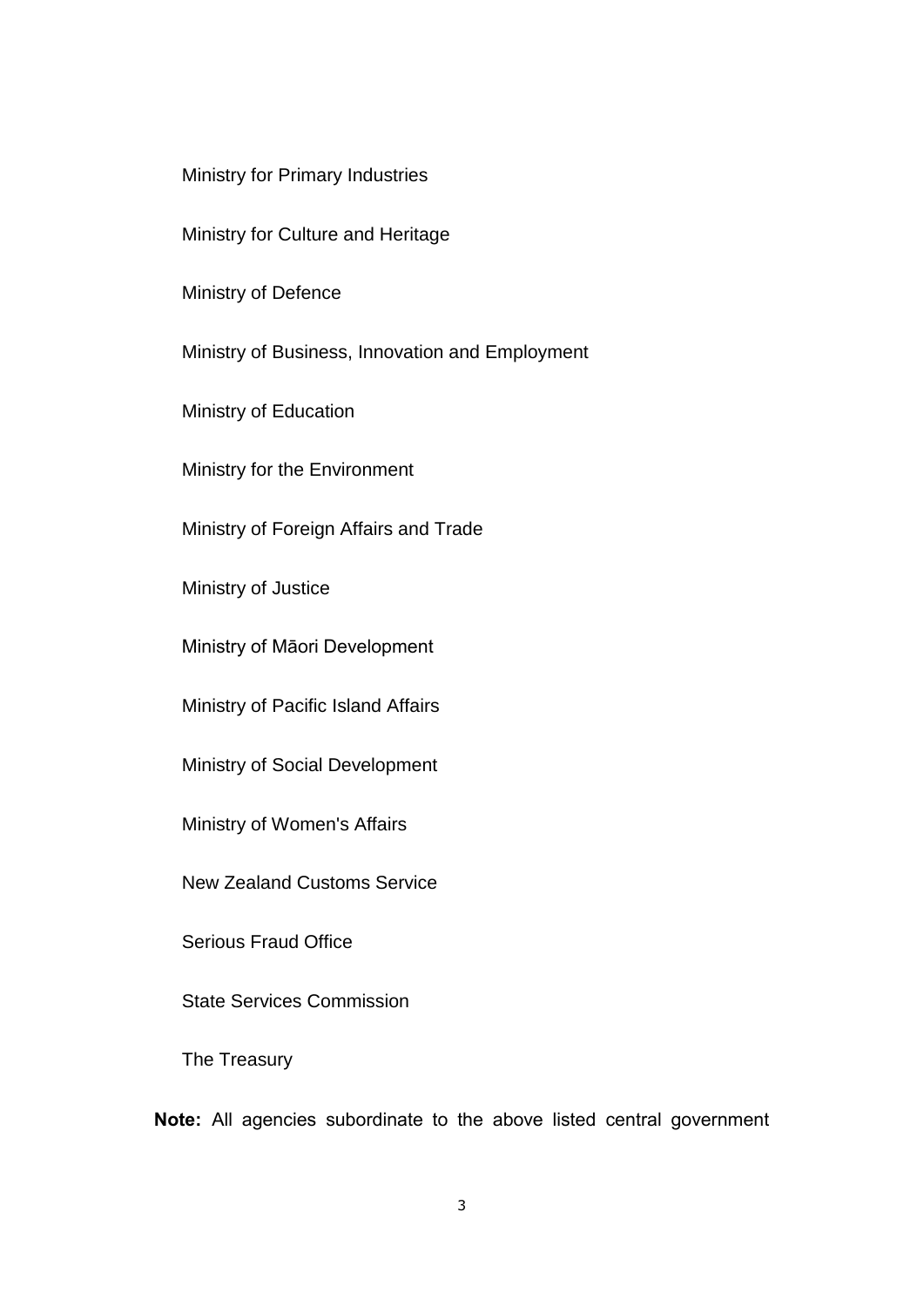entities are covered.

# **Section B: Covered Goods, Services and Construction Services Goods**

Chapter 11 (Government Procurement) applies to all goods procured by the entities listed in Section A (List of Entities), unless otherwise specified in Chapter 11 (Government Procurement) including this Annex.

#### **Services**

 $\overline{a}$ 

Chapter 11 (Government Procurement) applies to all services procured by the entities listed in Section A (List of Entities), unless otherwise specified in Chapter 11 (Government Procurement), including this Annex, except the following:

- (a) procurement of research and development services<sup>1</sup>;
- (b) procurement of public health, education and welfare services<sup>2</sup>; and
- (c) procurements listed in Section C (General Notes).

<sup>&</sup>lt;sup>1</sup> As defined in WTO document MTN.GNS/W/120 (CPC 851- 853).

 $2$  Refers to procurement, for provision to the public, of services classified in WTO document MTN.GNS/W/120 under the sector headings "Educational Services" (CPC 921, 922, 923, 924, and 929) and "Health Related and Social Services" (Public Health: CPC 931, including 9311, 9312 and 9319; Welfare: CPC 933 and 913).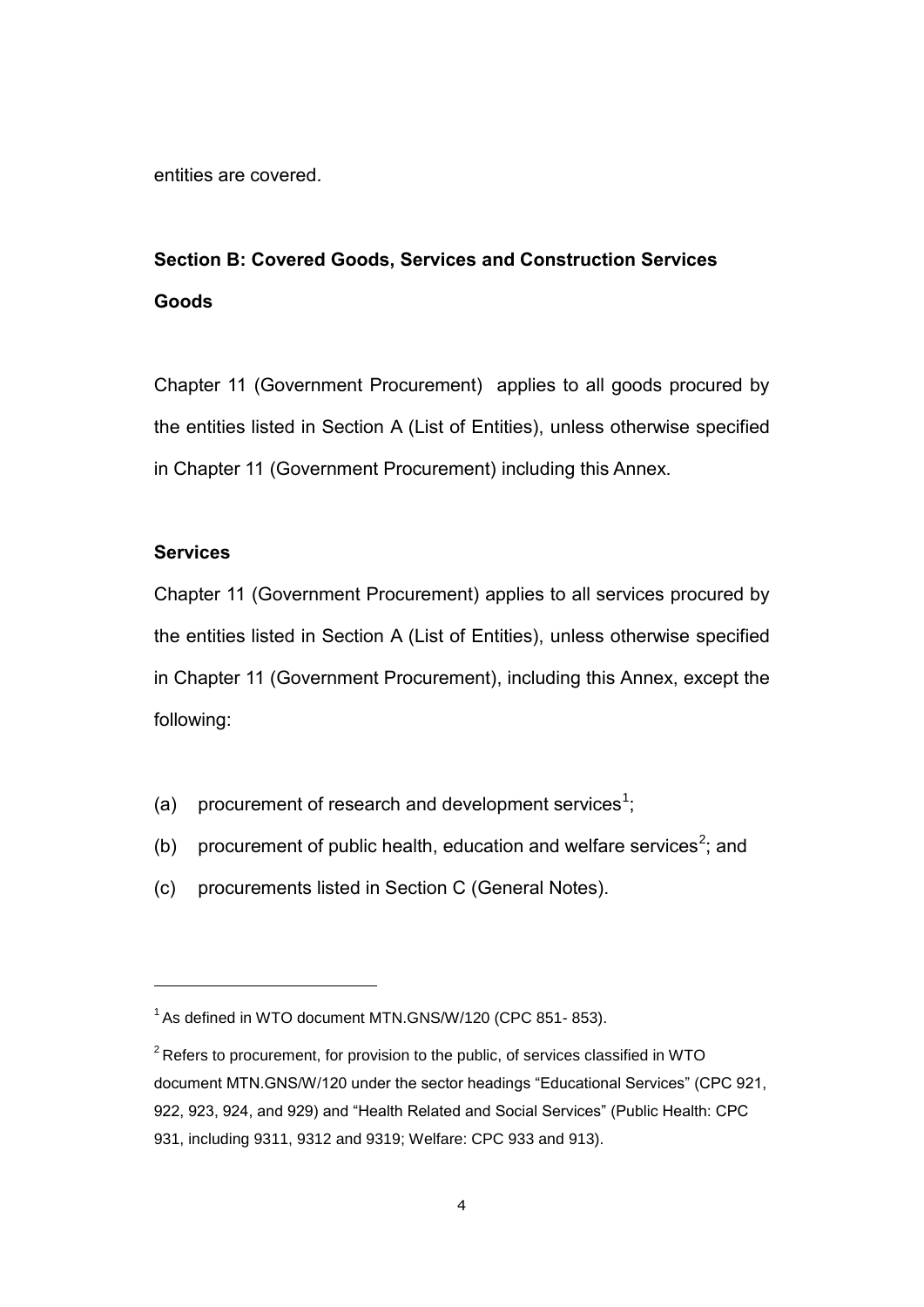### **Construction Services**

Chapter 11 (Government Procurement) applies to all construction services<sup>3</sup> procured by the entities listed in Section A (List of Entities), unless otherwise specified in Chapter 11 (Government Procurement), including this Annex.

### **Section C: General Notes**

 $\overline{a}$ 

Chapter 11 (Government Procurement) shall not apply to commercial sponsorship arrangements.

 $3$ This refers to WTO document MTN.GNS/W/120 sector heading "Construction and Related Engineering Services".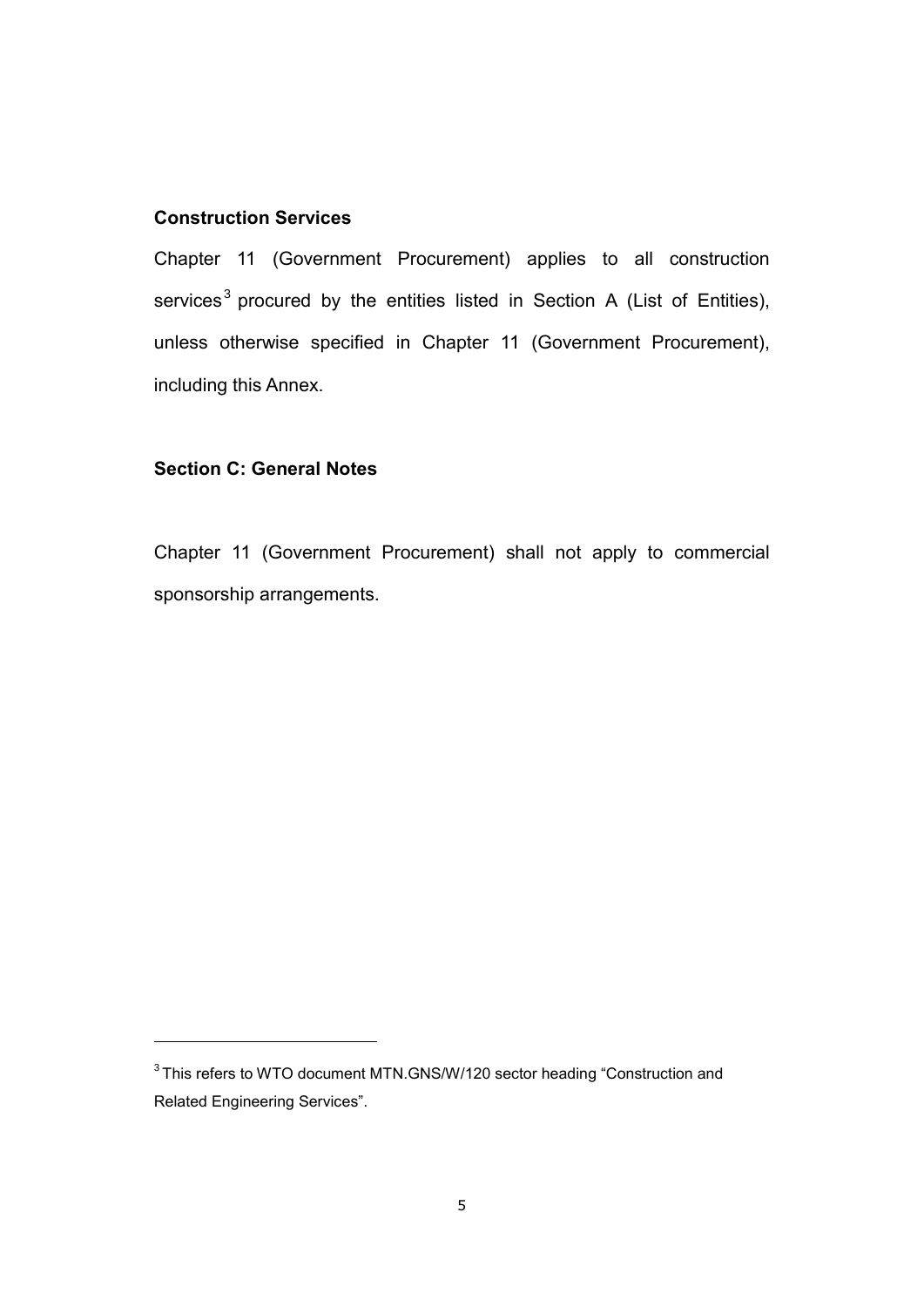### **For Chinese Taipei:**

# **Section A: Entities, Covered Goods, Services and Construction Services**

Chapter 11 (Government Procurement) applies to the entities and covered goods and services including construction services listed in Annexes 1, 4, 5, and 6 including relevant notes in the "Final Appendix I Offer of the Separate Customs Territory of Taiwan, Penghu, Kinmen and Matsu" which is contained in the WTO Committee on Government Procurement document number GPA/113 dated 2 April 2012 and its amendments.

### **Section B: General Notes**

- 1. Where a contract to be awarded by an entity is not covered by Chapter 11 (Government Procurement), Chapter 11 (Government Procurement) shall not be construed to cover any goods or service component of that contract.
- 2. Chapter 11 (Government Procurement) does not cover:
	- commercial sponsorship arrangements;
	- for the acquisition, development, production or co-production of programme materials by broadcasters and procurement for broadcasting time;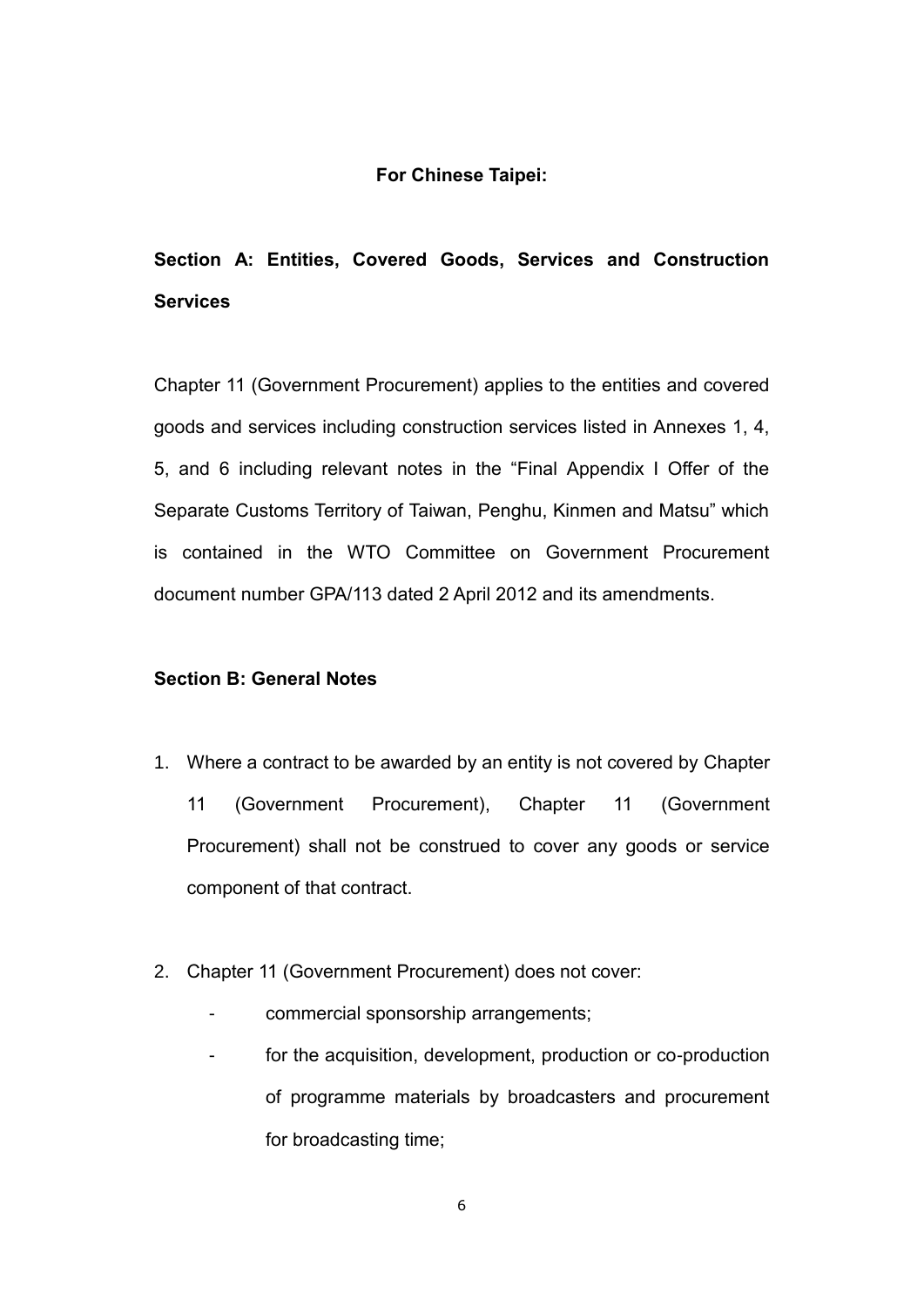- procurement of agricultural products made in furtherance of agricultural support programmes and human feeding programmes;
- procurement of the following goods relating to the electricity projects.

|  | <b>HS 8501</b> Electric motors and generators                 |  |  |
|--|---------------------------------------------------------------|--|--|
|  | <b>IHS 8504</b> Electrical transformers and converters        |  |  |
|  | <b>HS 8532 Power capacitors</b>                               |  |  |
|  | HS 8535 Electrical switches, breakers, switch-gears (for a    |  |  |
|  | voltage exceeding 1,000 volts)                                |  |  |
|  | HS 8536 Electrical switches, breakers, switch-gears (for a    |  |  |
|  | voltage not exceeding 1,000 volts)                            |  |  |
|  | <b>HS 8537</b> Switch boards, controller panels               |  |  |
|  | <b>IHS 8544</b> Power cables (including optical fibre cables) |  |  |
|  | <b>HS 9028</b> Electricity supply meter                       |  |  |
|  |                                                               |  |  |

- Notwithstanding the above, Chapter 11 (Government Procurement) covers procurement of HS codes 8501 (electric motors with capacity of 22 megawatts or greater, electric generators with capacity of 50 megawatts or greater), 850164, 8504 (electrical transformers and static converters, with capacity of 1 to 600 megawatts), and 8544 (cable related to telecommunications applications) for the goods and suppliers of New Zealand.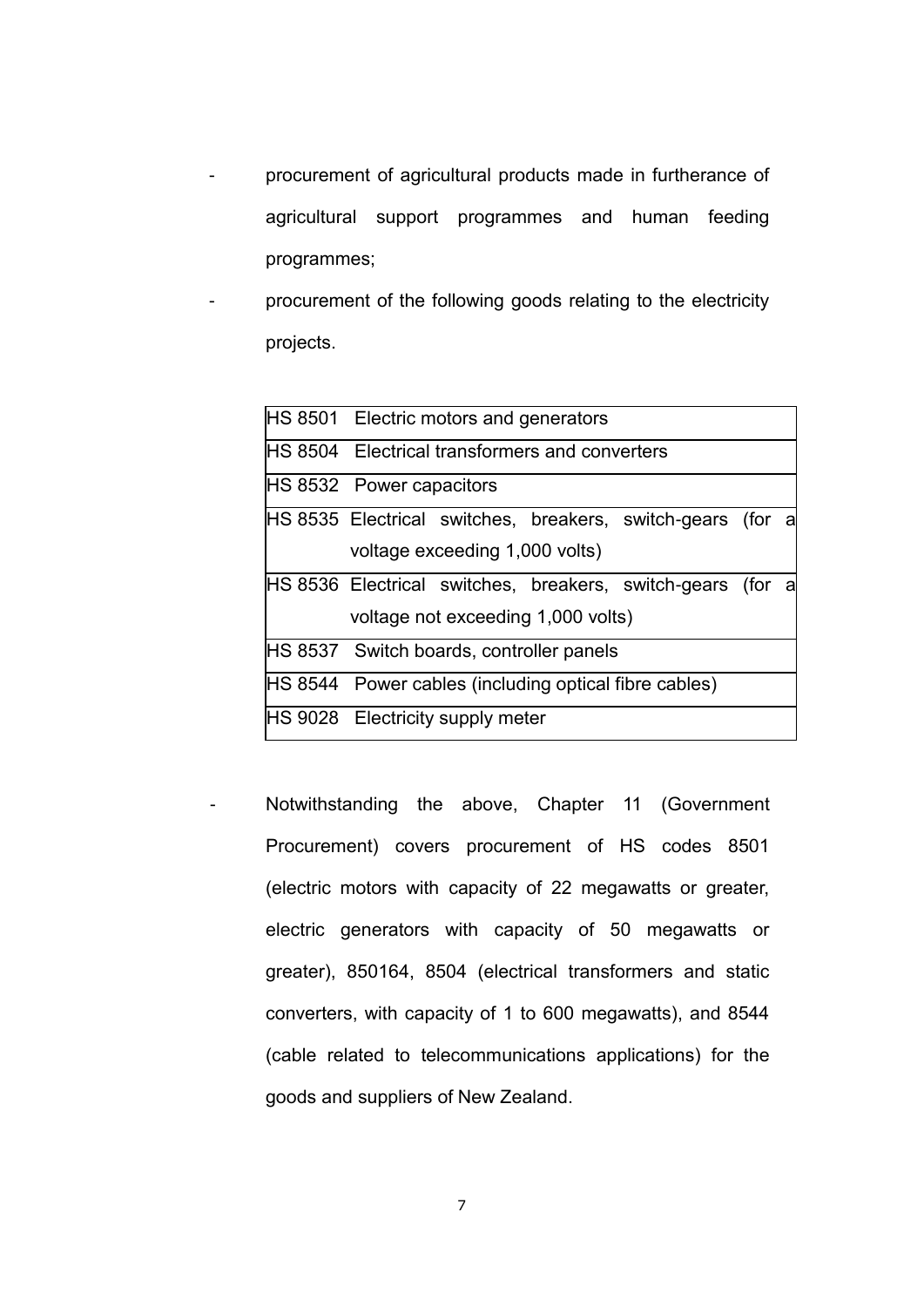3. Chapter 11 (Government Procurement) does not cover procurements in respect of national security exceptions including procurements made in support of safeguarding nuclear materials, radwaste management, or technology.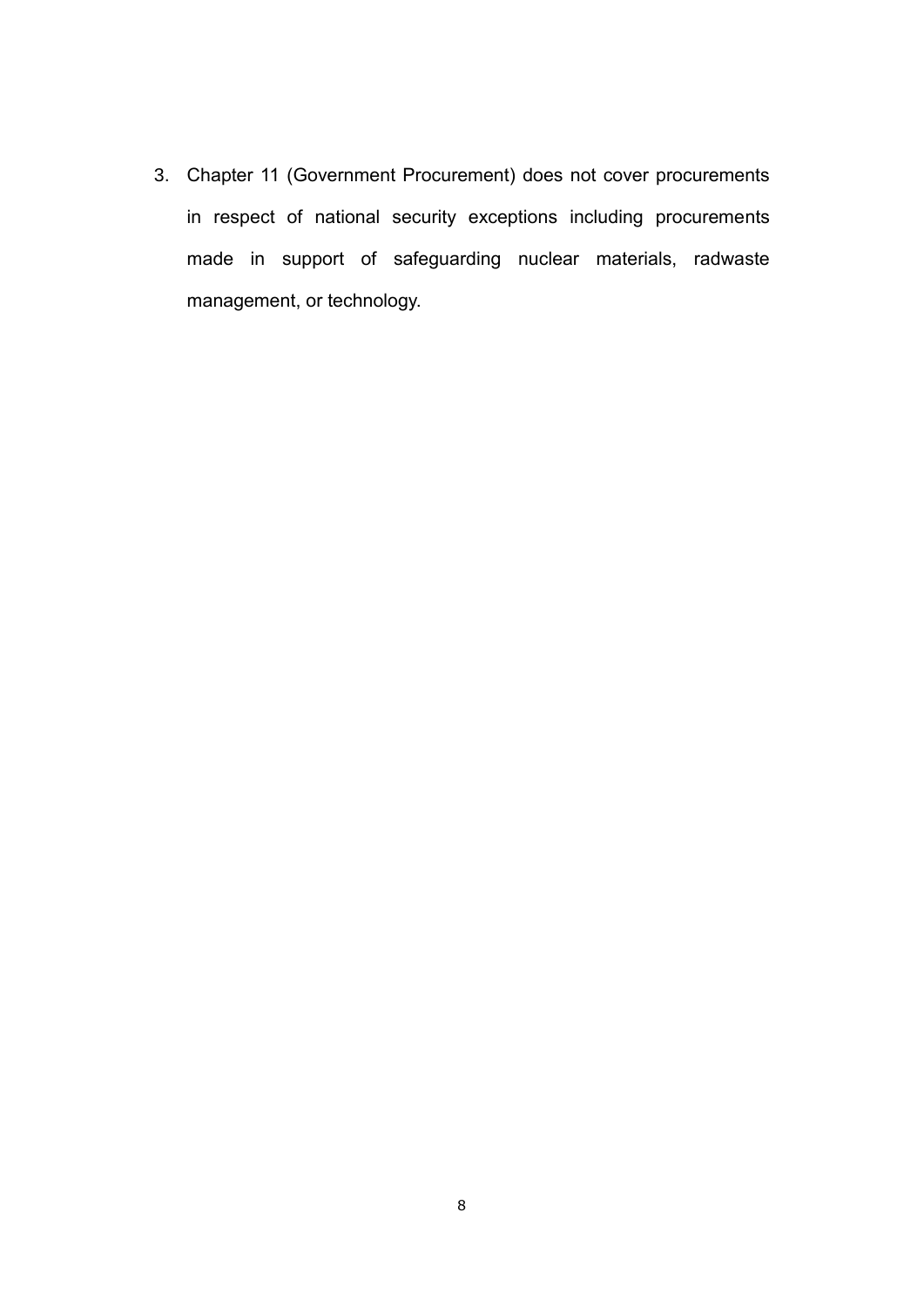#### **ANNEX 3:II THRESHOLDS**

| Goods                                     | $:$ SDR 130,000   |
|-------------------------------------------|-------------------|
| Services other than construction services | $:$ SDR 130,000   |
| <b>Construction services</b>              | $:$ SDR 5,000,000 |

Thresholds shall be converted to New Taiwan Dollars and New Zealand Dollars respectively in accordance with the following provisions:

- 1. Each Party shall calculate and publish the value of the thresholds under Chapter 11 (Government Procurement) expressed in its respective currency. These calculations shall be based on the conversion rates published by the International Monetary Fund (IMF) in its monthly "International Financial Statistics".
- 2. The conversion rates shall be the average of the daily values of New Taiwan Dollars and New Zealand Dollars respectively in terms of the SDR over the two-year period preceding 1 November of the year prior to the thresholds in the respective currency becoming effective which shall be from 1 January.
- 3. Thresholds expressed in New Taiwan Dollars and New Zealand Dollars shall be fixed for two calendar years. Chinese Taipei's thresholds expressed in New Taiwan Dollars shall be the same as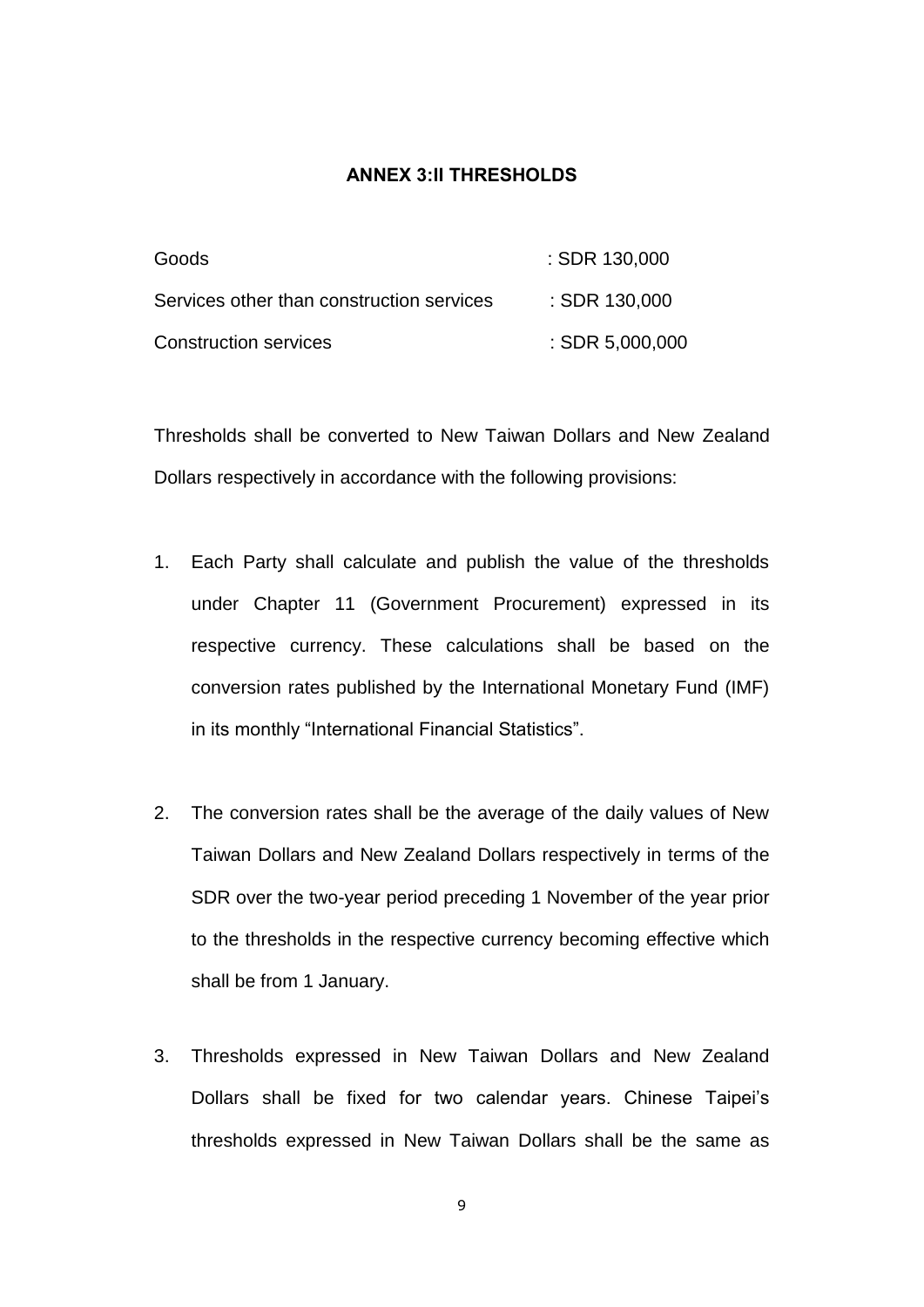that for the WTO Agreement on Government Procurement, if the SDR value is the same.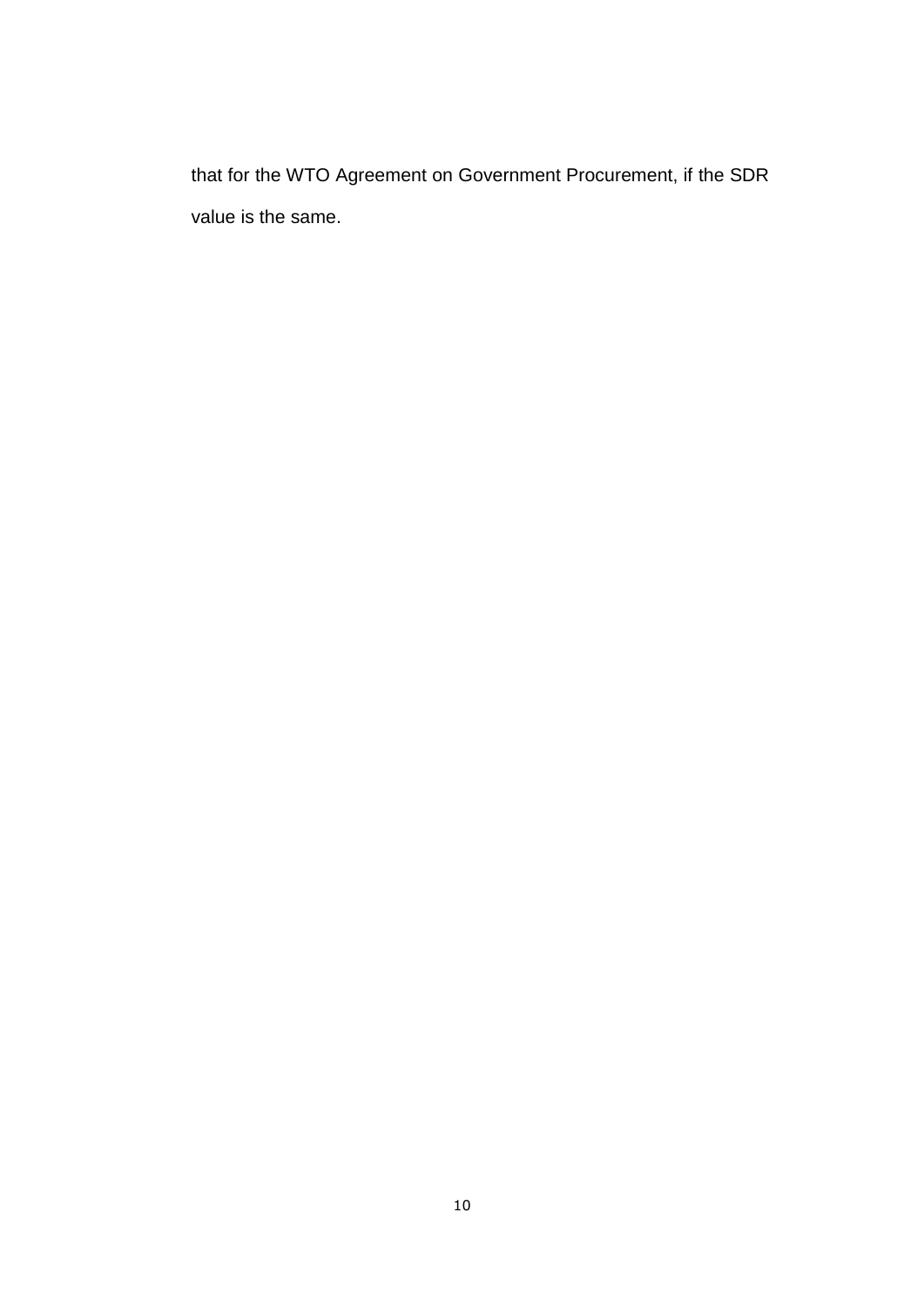### **ANNEX 3:III SINGLE ELECTRONIC POINT OF ACCESS**

### **For New Zealand:**

| Procurement opportunities: | http://www.gets.govt.nz        |
|----------------------------|--------------------------------|
| Procurement measures:      | http://www.procurement.govt.nz |

### **For Chinese Taipei:**

Procurement opportunities: [http://web.pcc.gov.tw](http://web.pcc.gov.tw/)

Procurement measures: [http://www.pcc.gov.tw](http://www.pcc.gov.tw/)